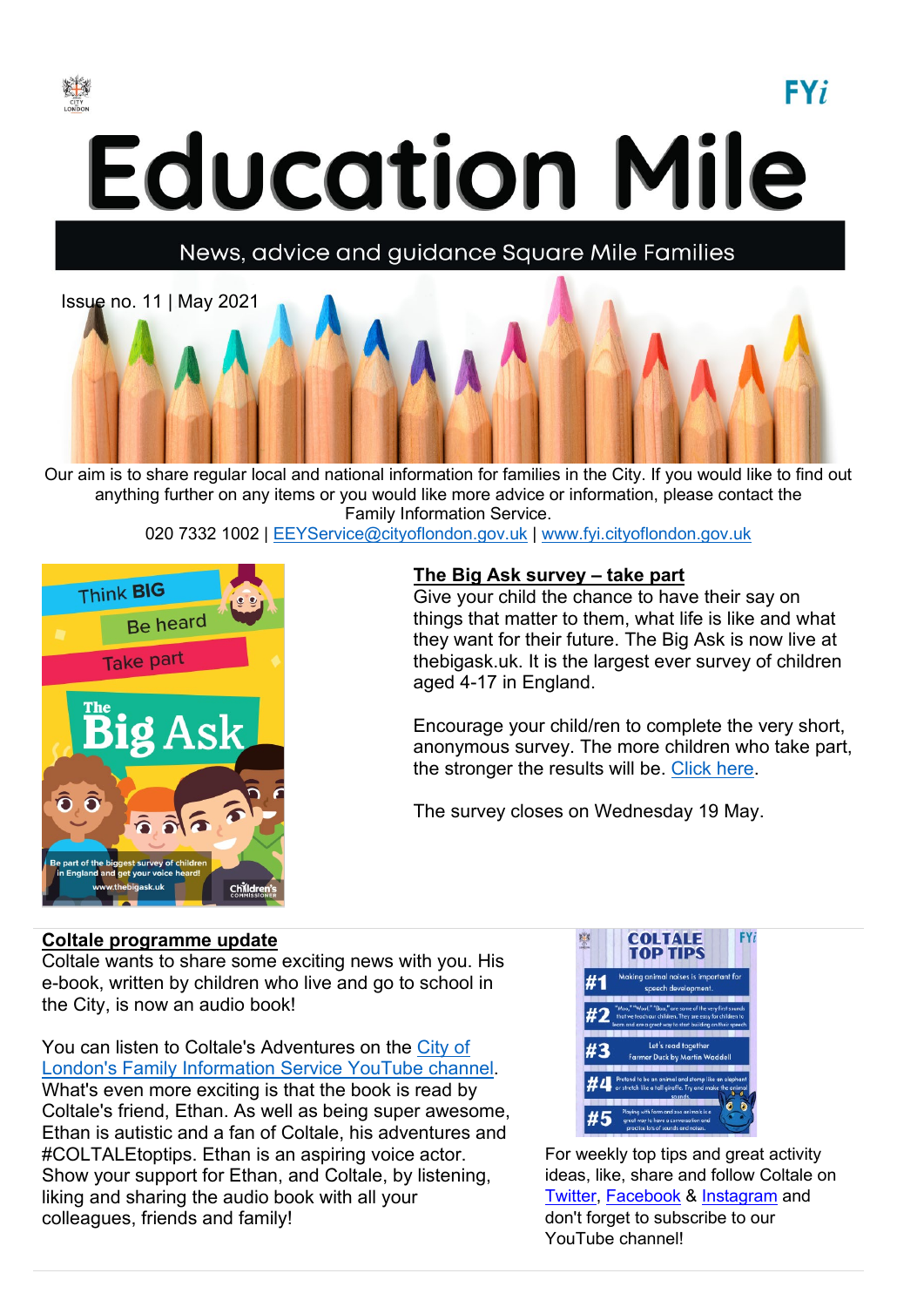

#### **LGBTQIA+ Early Years**

This programme promotes inclusivity in all settings including nannies, schools, nurseries and preschools.

They work to ensure practitioners have the confidence to talk about LGBTQIA+ issues with children, their families and staff to create a safe space. LGBTQIA+ have created a platform for settings to access supportive and meaningful resources and use research and informed practice to ensure that every child feels valued and included within their setting.

#### **Free books for children under 5**

Dolly Parton's Imagination Library is a book gifting programme devoted to inspiring a love of reading in the hearts of children everywhere. Each month, enrolled children from birth to age five, receive a high quality, age appropriate book in the post, free of charge.

How It Works

Every month, Dolly Parton's Imagination Library will send your child

a high quality, age appropriate book completely free of charge to you. Email EEYService@cityoflondon.gov.uk and we will send you a registration form. [Click here to register.](https://fyi.cityoflondon.gov.uk/kb5/cityoflondon/fyi/service.page?id=Xee5L4m54wg)





#### **Raising anti-racist children**

The Black Lives Matter movement has highlighted of how we all have a part to play in creating a more equal world.

Laura Henry-Allain, author of the JoJo and Gran Gran books and CBeebies TV series, has written a booklet to give parents some simple advice on how you can have conversations with your children about being anti-racist.

Read the booklet [here.](https://www.mattel.com/sites/mattel_mattelcom/files/2020-07/Supporting_you_to_raise_antiracist_children3.pdf?fbclid=IwAR3Hz7dvoyLnoa-k6_zUNYgXhXTJ6GUjWb8qAxOo6jHiGlptviBlgqd5SZg)

**City Connections** 

City Connections supports all City residents and workers, whatever their needs may be. We help you to find and access support or information in the City which may benefit your health and wellbeing. City Connections will listen to you and help you to identify areas you want support in. Contact Kevin for a chat and see what we can do for you!

Kevin (Wellbeing Co-ordinator at City Connections) Email: [kevin@cityconnections.org.uk](mailto:kevin@cityconnections.org.uk) Mobile: 07432 736 495